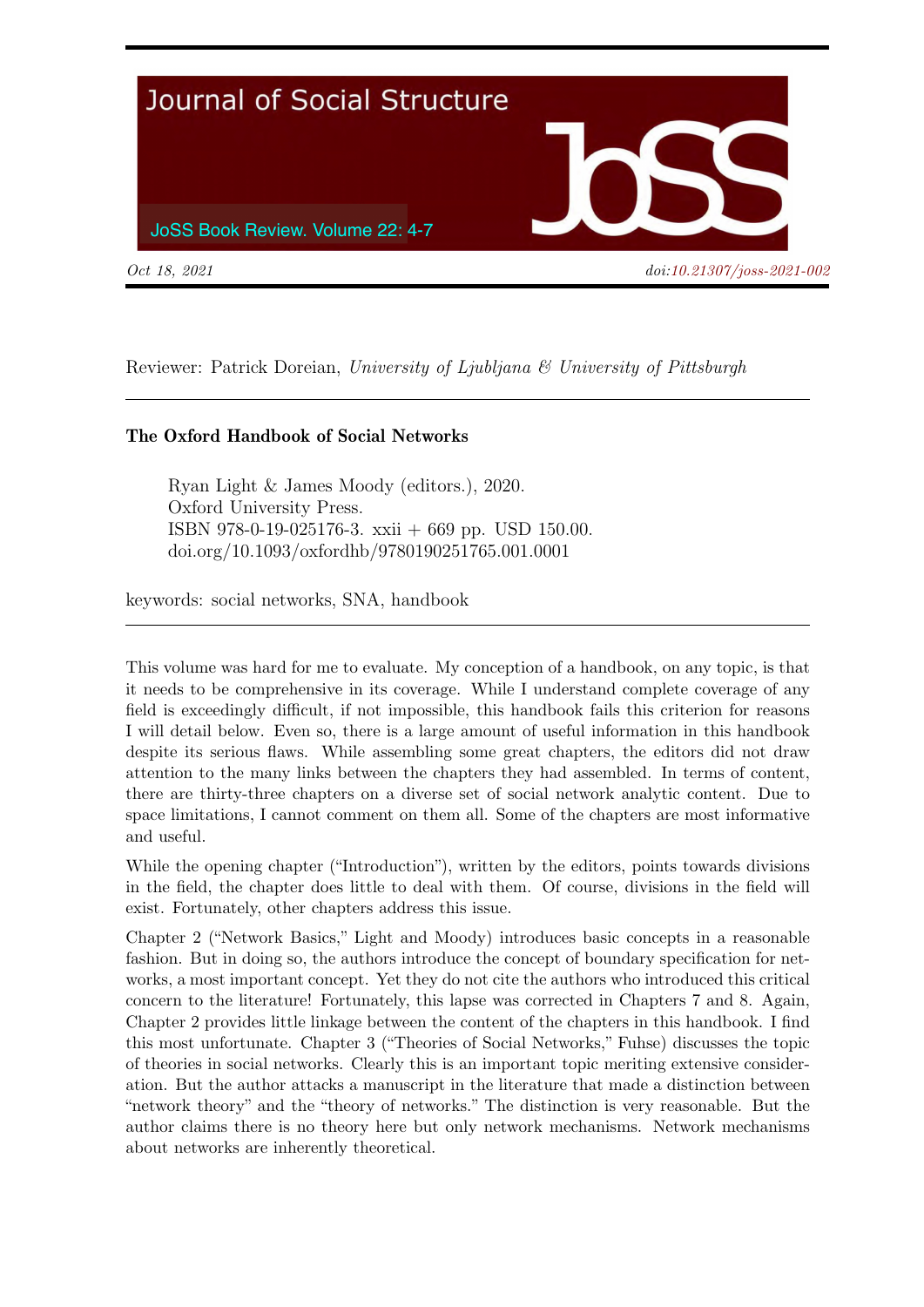Chapter 4 ("Networks and Neo-Structural Sociology," Lazega) provides an excellent introduction to the links between individual and collective capabilities. The author provides extensive links to his prior work that is completely justified. Chapter 5 (Kitts and Quintane) considers the need to "Rethink Social Networks in the Era of Computational Social Science." No doubt this is an important topic. But this presentation promotes the conceptions of networks and network structure of its lead author. Of course, this is reasonable. But I remained unsure about the authors' claims about implications of the revolutions beyond this observation.

Chapter 6 (Martin and Murphy) discusses the concepts of "Networks, Status, and Inequality" in an intriguing fashion. These are arguments that the social network analytic community has to consider further. This chapter would have been more compelling had it been coupled to network data. Chapter 7 (adams, Santos, and Williams) provides an excellent introduction to the topic of "Strategies for Collecting Social Network Data." The observations of these authors merit further attention. The same holds for Chapter 8 regarding "Social Network Experiments" (Brashears and Gladstone). The field will benefit from more well-designed network experiments. Chapter 9 (McCormick) presents an excellent introduction to scale-up methods, a most important innovation.

Chapter 12 presents a useful "Introduction to Statistical Models for [Social] Networks" (Kuskova and Wasserman) without breaking new ground. This is not a criticism as it displays the particularly important foundations that were essential for the future developments. Chapter 13 (Lusher et al.) presents two "Advances in Exponential Random Graph Models" (ERGM) that have enjoyed an explosive development in the field. The authors present both ERGM and ALAAM (autologistic actor attribute models) in persuasive ways. However, it would have been more useful for the authors to have presented results of using these methods on the same data sets if this is possible. This would have allowed readers to assess the relative merits of these approaches.

Chapter 15 (Frank and Xu) presents a useful consideration of "Causal Inference for Social Network Analysis," a most vexing problem for the field. The authors are correct in that we need to develop careful and comprehensive theories about the complexities of network phenomena. They are correct also in stating that we need to gather longitudinal data, and get rich covariate data whenever possible. It is unfortunate that the volume does not connect these observations to other most relevant chapters in this handbook.

One of the most over-used and completely misunderstood concepts in the SNA literature is centrality. Chapter 17 (Borgatti and Everett) transforms this debate by compellingly providing "Three [new] Perspectives on Centrality." I hope that readers of this chapter will pay close attention to the arguments it contains. Chapter 18 (Moody and Light) provides a discussion of "Network Visualization," a topic that has exploded in recent years. The authors are correct in thinking that when they are good, the images are most compelling. They are correct also in claiming that when they are bad, they are just distracting. It is unfortunate that the images they present failed the criteria they articulated.

Chapter 19 (Neal) presents a useful discussion about "The Spatial Dimension of Social Networks," a most important topic, While the coverage is good, it is far from being complete. However, a more detailed consideration of the spatial dimensions of networks is presented also in Chapter 24 (Knappett) for the field of archaeology.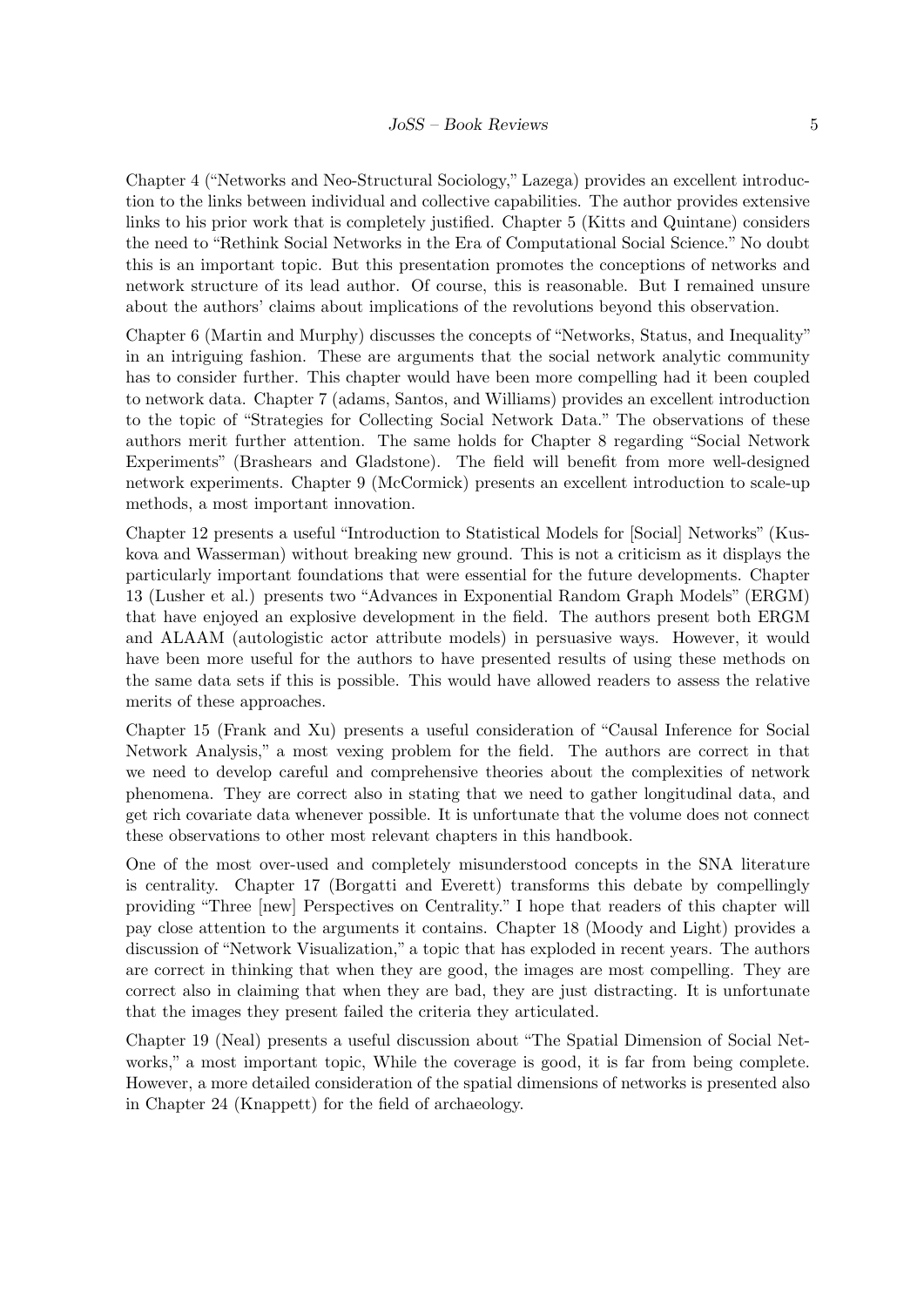Chapter 21 (Mützel and Breiger) concerns "Duality beyond Persons and Groups," presenting many useful ideas. It is, also a complete delight for another reason. One of the co-authors admits to being 'wrong' in one of the most important articles in the literature on duality. I disagree very mildly with this assessment but appreciate this humility. Few authors of this volume show any indications of acknowledging their own limitations. We all have them.

Chapter 26 (Merli, Curran and Barbenchon) considers the ways in which social network analytic ideas can be coupled to demographic analyses. Initially, their argument was premised on the mistaken idea that network analyses do not consider actor attributes. Once, this may have been true, but the field has moved on. The authors write that network ideas and demography appear to be conceptual opposites. Fortunately, they ignore this with their subsequent presentation. The chapter would have been strengthened with more empirical details. The idea of fields merging ideas continues in Chapter 27 (Parkinson, Wheatley, and Kleinbaum) with a useful discussion of neuroscience and network ideas. The interdisciplinary theme continues in Chapter 28 (Abrahao and Parigi) with a consideration of "Computational Social Science." While interesting, the empirical evidence that is provided is far from being convincing. Chapter 29 (Jackson, Rogers, and Zenou) expands the field by incorporating economics in a most useful fashion, especially with regard to what flows over network ties and the constraints on these flows.

Chapter 31 (Zhou) introduces a discussion of "The International Trade Network."While useful, the discussion could have been expanded to include other relations between nations. This is a problem. Changing topics, an essential part of all research worlds is the collaboration between scientists distributed across the globe. Chapter 32 ("Maps of Science," Börner) provides a concise and informative introduction to this area of research. Chapter 33 (Smith and Papachristos) provides a nice introduction to "Criminal Networks" while recognizing the acute problem of getting reliable data about them.

As an overall assessment, this handbook contributes useful materials to the literature despite some serious problems in the form of omissions. These omissions are very troubling. A reasonable expectation is that a handbook would have a good coverage of the field in a comprehensive fashion. This volume falls short as too many important social network analytic research areas are omitted. There are some tangential mentions of blockmodeling in the volume. But there was no chapter on this topic or, far more importantly, the topic of partitioning of networks in general which includes many researchers from multiple fields. This includes community detection which received a few fleeting mentions. Partitioning networks is a most important topic and having no chapter on this topic is a most serious omission in this handbook. There are fleeting references also to temporally distributed social networks. There is a large literature on this topic, one that is of critical importance. Not having a chapter devoted to this area is another appalling omission from this handbook. Again, there were mentions of signed networks in some chapters. There was no chapter on this topic. This is another burgeoning field of analysis that includes both technical issues and multiple substantive domains. This is another serious omission from this handbook. Two chapters raised the tricky issue of inference when data points in a network are interdependent. This ought to lead into a consideration of network autocorrelation models. A thoughtful consideration of this issue is missing also from this volume. A chapter on SNA software with a discussion and comparisons of the more widely used software would have been a useful addition. So would a chapter on algebraic approaches to networks and their applications.